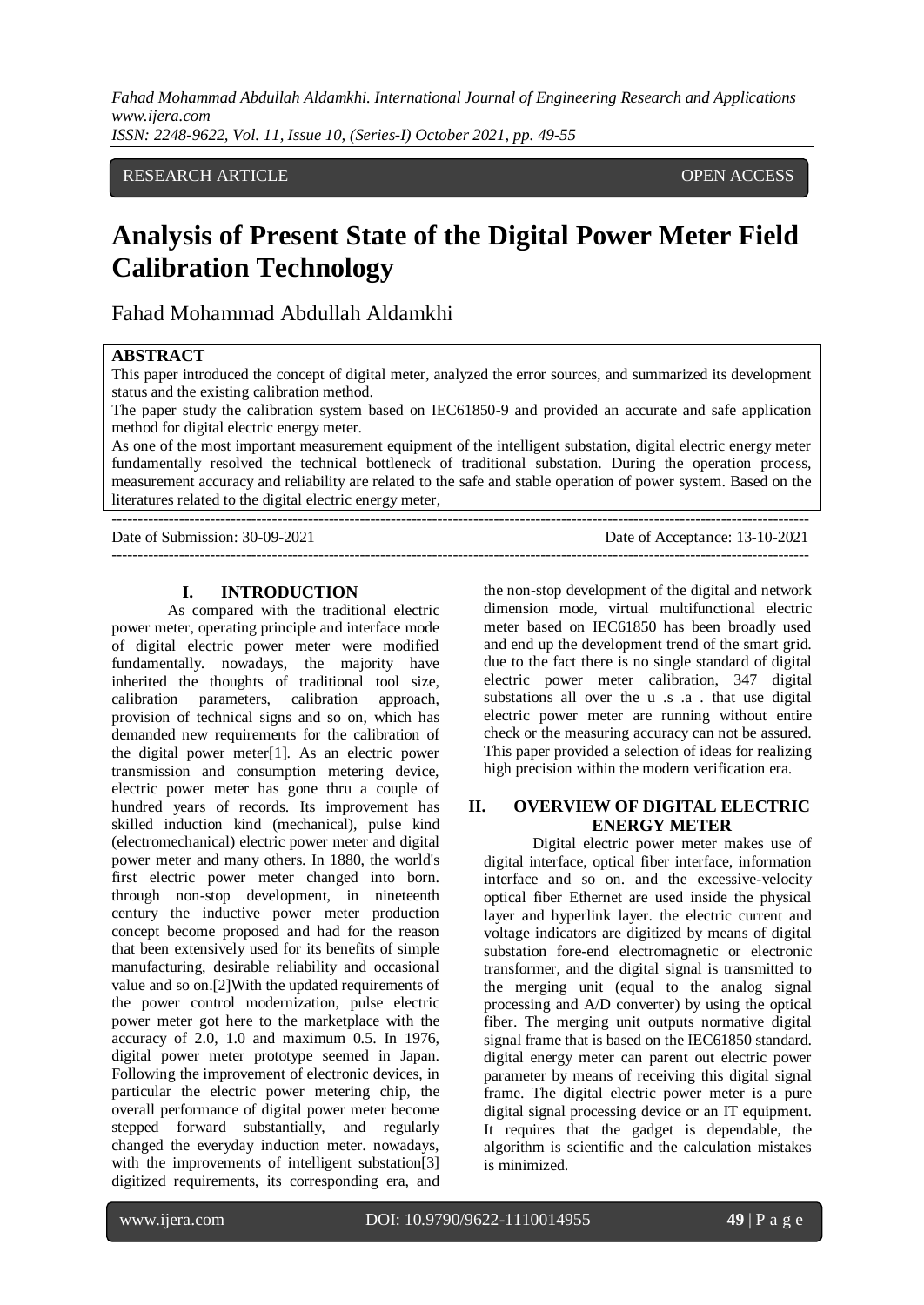*Fahad Mohammad Abdullah Aldamkhi. International Journal of Engineering Research and Applications www.ijera.com ISSN: 2248-9622, Vol. 11, Issue 10, (Series-I) October 2021, pp. 49-55*



Fig1. digital substation electrical power measurement precept diagram

The digital substation electric power metering device is comprised with an digital type voltage, current transformer, combining unit (which plays a role of protocol conversion and time synchronization), digital electric powered strength meter and general station sampling synchronous clock as well as the connecting cable. as compared with the conventional electric power meter,[3] digital substation metering tool's current and voltage digital signal should guarantee the synchronization to ensure the correct measurement. So it's far necessary to design a brand new calibration tool to update the traditional electric power meter calibration tool. The device ought to have the following basic capabilities: first of all, it need to be equipped with an optical fiber Ethernet interface; secondly, the link layer desires to have the ability to conform to exclusive standards; and thirdly, it have to have the function of calculating the power. most impotent element is to have the feature of preserving historical statistics for comply with-up, and the detection system must additionally be capable of acquire the meter pulse signal to do a little errors analysis. thinking about the measurement shape principle, digital electric power meter can be divided into categories[5]: digital electric power meter based on single chip microcomputer (MCU) and digital signal processor (DSP). DSP chip is 32 bit register with a very high clock rate and very rich signal processing optimized practise set with its operational velocity on "practise degree". the opposite class is based totally at the special electric power metering chip, which has a robust antiinterference functionality and exact measurement accuracy. but the improvement value is excessive and its flexibility is low due to the fact it's far too depending on the multi capabilities of the electric energy metering chip. The hardware body of digital electric power meter is greater stable and the information processing is the key to recognize the wide software of the digital electric power meter. In other phrases, the way to reform the electric power meter and recognize the high precision size is based on how to overcome the issue of electric power parameter measurement set of rules. relating to the troubles that took place at some stage in the software of digital electric power meter, studies suggests that the subsequent points have to be considered for excessive-precision: the size accuracy of the digital electric power meter in the multi unit information packets, the measurement accuracy in unique sampling ratio, the measurement accuracy at 0.01% Packet-loss Ratio, and the digital electric power meter must maintain the same degree of accuracy when trade the voltage and current specifications.

# **III. ANALYSIS OF ELECTRIC ENERGY METER ERROR FORMATION**

#### **3.1 Error formation of traditional electric energy meter**

The error of the traditional measurement system is mainly from aspects such as Holzer component, shunt circuit, voltage divider circuit, TV and TA.[5] The error characteristics curve of A/D preamplifier and A/D converter under different temperature, different load or power factors are nonlinear. For example, Figure 2 is the error characteristic curve of the inductive electric energy meter under voltage change, in which mu=U/Ue. The relative error "u represents the voltage influence, The induction watt-hour meter is composed of the electromagnetic element, the rotating element and the brake component. In reality, the turntable is affected by the driving torque and braking torque that is proportional to the load power. It is also affected by the inhibition torque, parasitic torque, friction torque and torque compensation. The influence of the turntable displacement, will directly affect the basic error of the electric energy meter.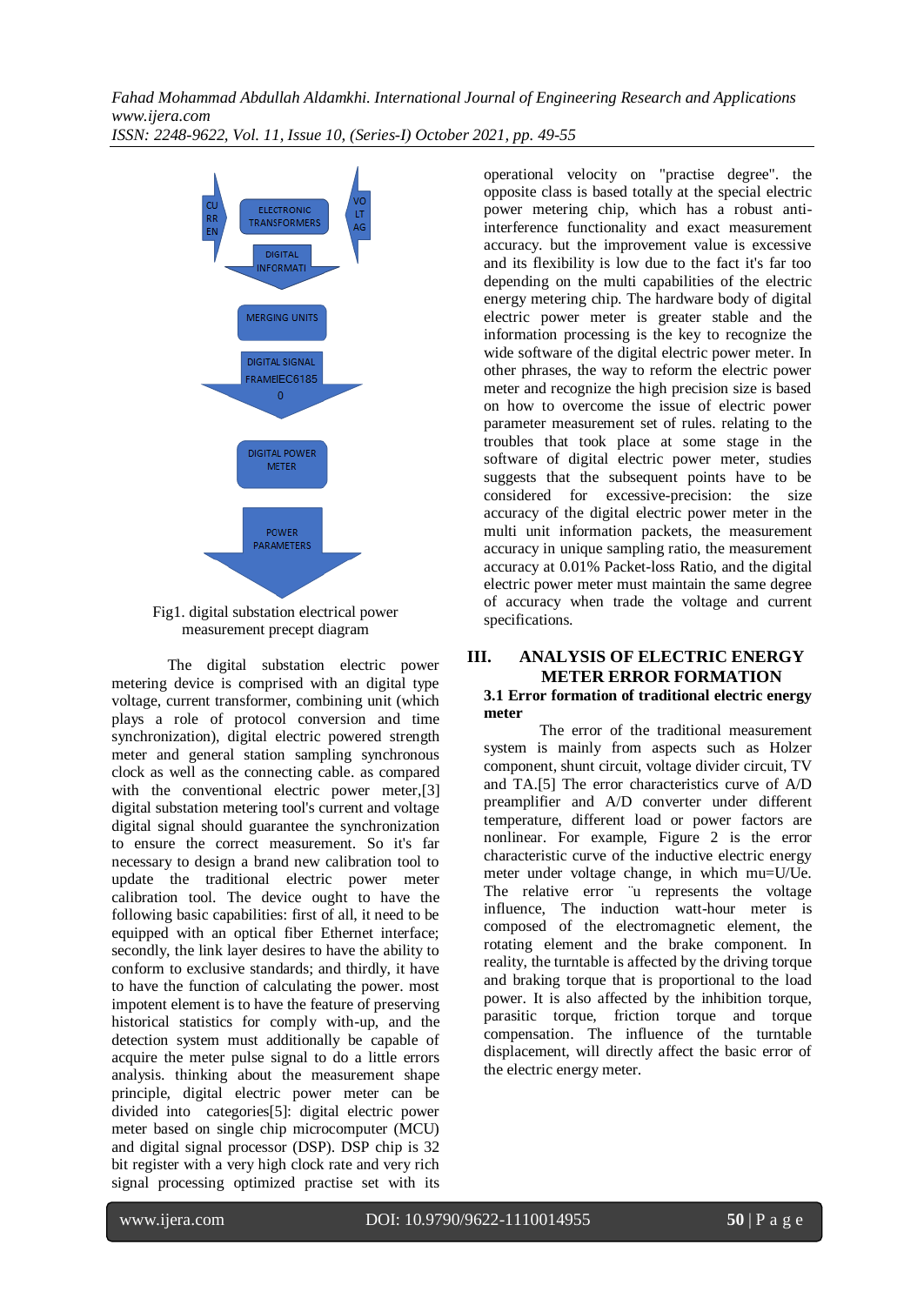





Figure 3 characteristic curve diagram for Load of induction type electric power meter

In the same way, the error characteristic curve of the induction watt-hour meter is nonlinear when load changes. In Figure 3, the electric energy meter working characteristic is unstable when the load current is less than 5%, The influences are from the friction torque, self-induced dynamic torque, the current magnet nonlinear error and nonlinear error changes when the load current is from 5 to 100 percent.[6] Due to its different principle of electronic energy meter , the load characteristic curve is a straight line as shown in Figure 4.



Fig4. characteristic curve diagram for Load of Electricpower meter

#### **3.2 Error formation of the digital electric energy meter**

inside the digital electric power meter, there may be no start, running concept and overload restrict. the measured power valuesis not affected by Small current or no current case. distinct from the traditional analog electronic power meter, there's no impacting issue inclusive of signal transformation, A/D conversion, sampling, and synchronization that because of the equipment itself. adjustments in voltage, frequency fluctuations, three-phase

imbalance, noise, and different external signal impact additionally do now not have an impact on the digital electric power meter. In concept, the digital electric power meter can be considered as no error a mathematical operation. The actual errors cause can be considered by three factors. the first is the abnormal phenomena because of the loss of frames and packet throughout the method of sending the packet, which will have an effect on the meter's work feature and reliability. it'll no longer change the internal application (algorithm) so that the measured values overall performance is not impacted. The second is the error due to the distinction between the real electric power accumulationand the electrical power pulse output and. errorsultimately,are because of the truncation errors or floating-point operation [8]. which is the pc device inherent errors. but in the digital substation, the sampling facts errors resulting from the restrict of the IEC61850 protocol is more suitable to be taken into consideration as the error of digital transformers[9]. In fact, inside the field of electronic transformer, it is one a part of the error. As for the tremble throughout the process of analog signal harmonic, noise and digital signal transmission, it's far the error issue of mutual inductance and the combination unit. Even being disposed by means of the electric power meter, it nonetheless belongs to the class of the set of rules errors.

## **IV. RESEARCH STATUS AND METHODS OF ELECTRIC ENERGY METER**

research on electric power meter checking out technology have begun very early, and many of applicable technical solutions for the measurement tool state detection were proposed. however, there's no international requirements to comply with. within the digital electric power meter field,lacks authoritative research results are still. domestic calibration technology is incredibly susceptible. It changed into not till the mid-Nineteen Eighties, China started to develop subject calibration instrument. market speedy growth calls for substantially inspired the enthusiasm of domestic field calibration devices and tools studies. In a short span of much less than two decades calibration equipment has experienced 3 levels of improvement. the primary level is mechanical pointer type devices and tool, the second level is digital device and tools, and the third level is intelligent device and tools. With the continuous development of the digital technique, many studies institutions, universities, and producers have launched the exploration and studies on the measurement device system of digital electric power. For extraordinary standards and applications, a number of distinct digital electric power meter calibration techniques are proposed: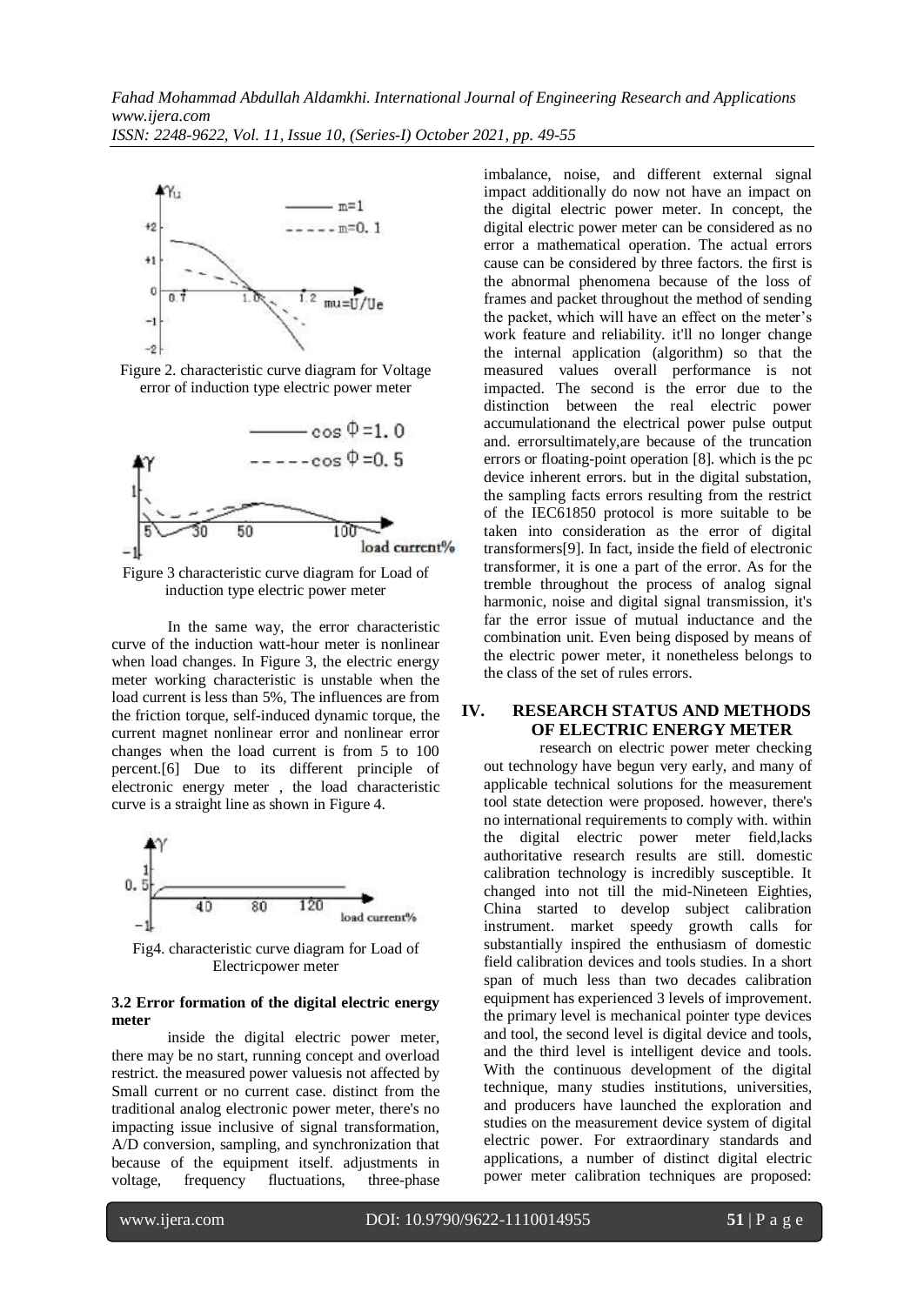*ISSN: 2248-9622, Vol. 11, Issue 10, (Series-I) October 2021, pp. 49-55*

digital power supply and standard digital electric power meter technique, standard digital power source method, and analog power supply and analog standard electric power meter technique.

#### **4.1Digital power source and standard digital electric power meter method**

standards of digital power supply and popular digital electric power meter technique are proven in figure 5. The digital power supply and network system have to be solid and dependable. The accuracy grades of standard digital electric power meter must be two steps better than the established digital electric power meter. It also requires that the standard digital electric power meter ought to bypass the power value.



figure 5. principle block diagram of digital power source and preferred digital power meter technique

some of scientific institutions and universities, which include chinese Academy of Metrology[7], have proposed calibration techniques based totally at the concepts above.A scheme of test toolhave been designed by nation Grid Hubei electric power research Institute's could simulate and take a look at the meter accuracy while network packet is peculiar which provides a brand new design concept for the laboratory check of the digital electric power meter. Zhejiang electric power take a look at research Institute advanced a digital electric power meter detection tool based totally at the digital power source and standard digital electric power meter technique. In its precise design, the digital channels may be configured, number one and secondary pulse constants are non-compulsory, the IEC61850 associated parameters may be configured; makes use of each of 220V and110V AC auxiliary power supply, and with single mode, multi-mode and so on[5]. This device can clear up the trouble of standard digital energy source output with most effective one manner, and also solve the hassle of a network interface that cannot be connected to both single and multimode optical converters.

## **4.2 Standard digital power source method**

Jiangsu electric energy studies Institute, Nanjing Automation Co. Ltd, China Institute of Metrology and many institutions put forward the soreferred to as popular digital power source technique. extraordinary from the China Institute of Metrology which attain the usual electric power value via the manner of receiving line with<br>IEC61850-9-1/2 communication protocol  $IEC61850-9-1/2$  communication requirements packet and then unpacking, the Nanjing Automation Co. Ltd obtains the standard electric power value thru direct calculation.



figure 6. principle block diagram of popular digital power technique

### **4.3 Analog power source and analog standard electric power meter method**

Guangdong electric energy scientific studies Institute and different institutions have proposed a technique primarily based at the analog power source. The precept is to apply three-phase power supply output analog voltage and current signal directly to the standard analog meter, and after sampling and communique protocol conversion, analog voltage and current signal are supplied to the confirmed digital electric power meter and standard digital electric power meter. the error of the digital electric energy meter may be acquired by way of evaluating the electrical power value of standard digital electric power meter and the confirmed electricpower meter.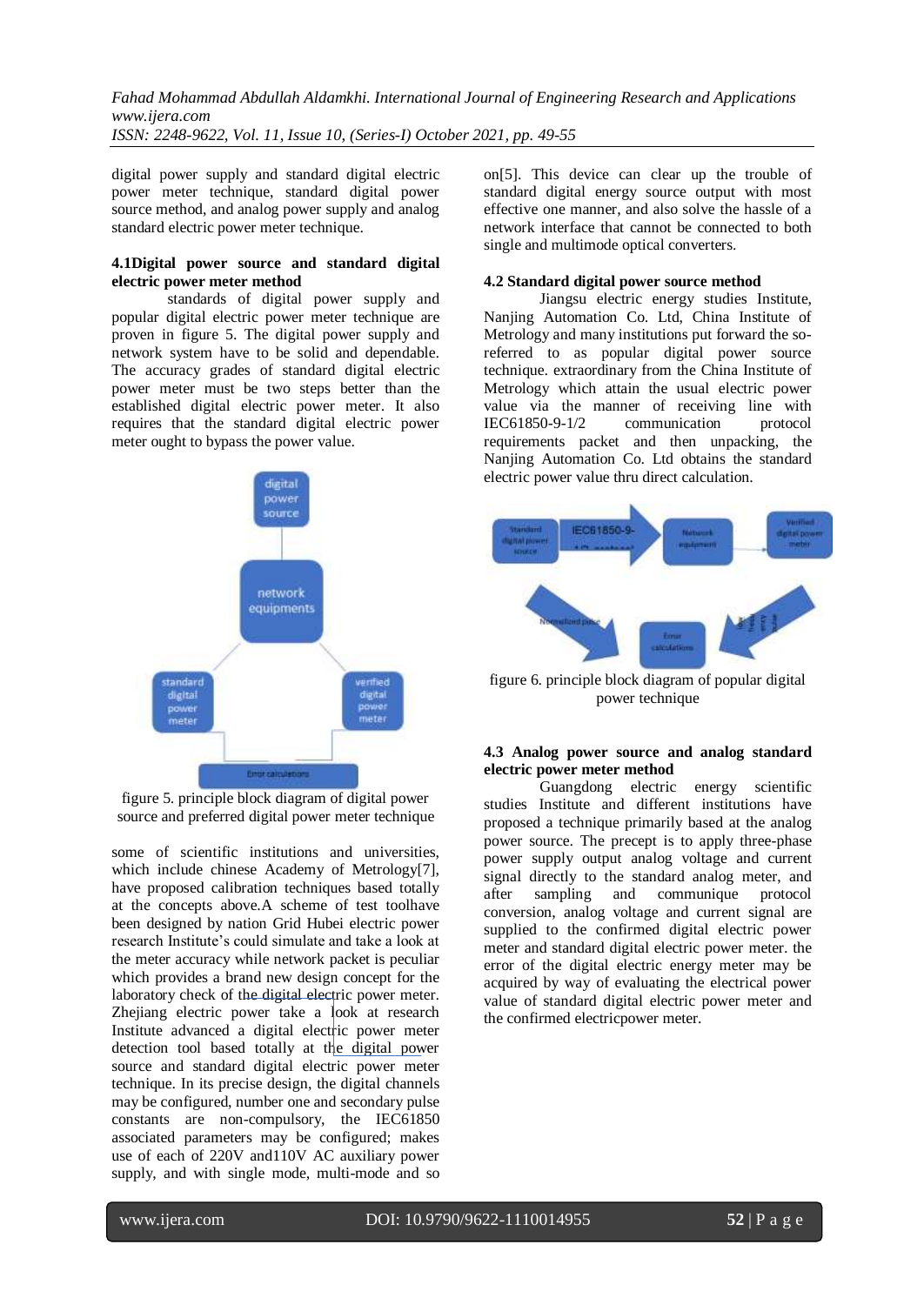*ISSN: 2248-9622, Vol. 11, Issue 10, (Series-I) October 2021, pp. 49-55*



Figure 7. precept block diagram of analog power supply and standard analog power meter technique

the first two strategies are using the digital frequency direct synthesis technology to generate a sine wave signal. This procedure can set up the yield sine wave adequacy, stage, recurrence and channel amount.

standard computerized vitality source approach moreover can test the error that since of the error rate and the calculation ofthe advanced electric power meter. in any case the calculated current and voltage values created by way of the regular computerized power supply aren't quickly traceable to the same ancient analog values.. The third technique have higher flexibility since it generates digital signal through excessive precision A/D conversion device acquisition of analog power source voltage current signal and then packaged.

#### **4.4 Other related research results**

In studies on the field surroundings for check technology to simulate the merging unit, Wasion institution digital electric power meter checking tool first proposed the merging unit measurement technology, which could simulate the maximum three units in on-site inspection environment, help maximum of fifty channel sampling information and GMRP networking, and realise multi-fiber access port digital electric power meter calibration[8]. On the electric power meter error characteristic and the digital electric energy dimension traceability technique[6], the Sichuan electric power research Institute and the Tsinghua college have been operating collectively to assemble a kind of "input kind digital standard power meter" that can output two forms of digital parameters. Zhejiang Han Pu electric power technology Co. Ltd has designed a digital power meter calibration tool based totally on embedded platform .The device can realise the function of analog voltage and current collection, digital power output, and all forms of electric power calculation, display, storage, and many others. it may furthermore give the characteristic of MMS communication to total the calibration of the electric power meter. Sichuan electric power science considers Institute progressed a advanced power meter with DSP since the center to assist the IEC61850 protocol[9]. It ended up an electric power meter with integration of the meter and its power source realized the test of positive reverse and active reactive energy. based on their format, specialists and understudies are able of keep creating and optimize the energy meter look at function.

## **V. RESEARCH OF DIGITAL POWER METER CALIBRATION SYSTEM BASED ON IEC61850 PROTOCOL**

In current years, based totally on the digital transformer's suitable linear relationship with the measurement value, the huge measurement variety, and the magnetic saturation isn't a problem, output sampling statistics packets may be carried out with standard format. whilst the conventional energy meter can't get hold of the digital signal, the digital electric meter is coming into play. in this paper, a transportable digital electric power meter calibrator is tested and validated within the laboratory and onthe-spot. it could efficaciously solve the trouble of discipline calibration of digital electric power meter with excessive accuracy and performance. The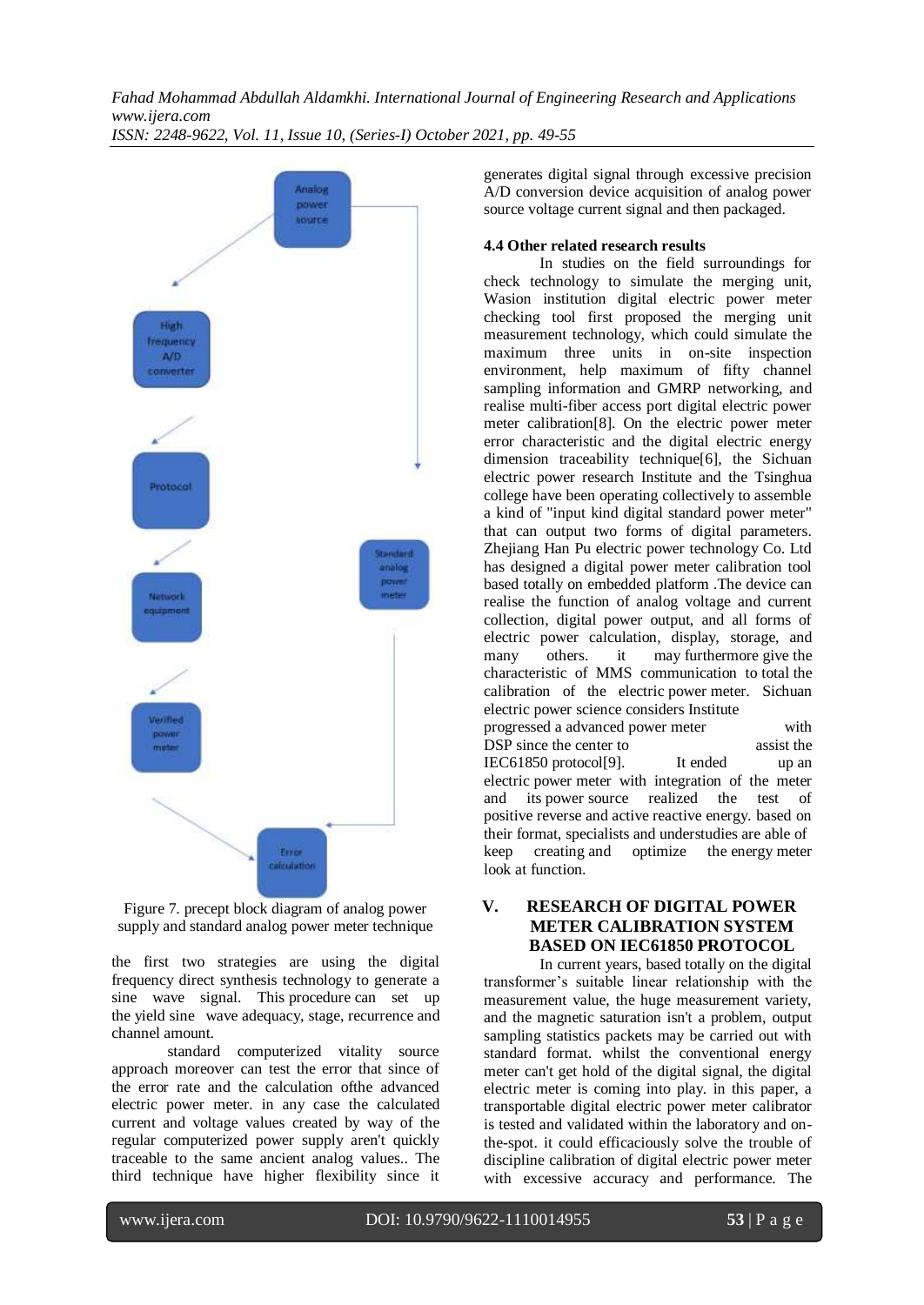*ISSN: 2248-9622, Vol. 11, Issue 10, (Series-I) October 2021, pp. 49-55*

calibrator consists of hardware and software platform. the main feature of the hardware platform is that thru the manner of actual-time receiving, to convert the standard channel merging unit's digital output and the electrical power meter pulse output into the corresponding electric signal, and transmitted them to the software program platform for evaluation and calculation via the signal processing unit body. The software platform for digital energy meter is proven in figure 8.



figure 8. digital electric power meter area calibration software program platform

Its most important capabilities are summarized right here. First, is the information body decoding of the merging unit's digital output, which could gain it's voltage and current signal after which carry out the standard channel energy calculation. The information frame of the merging unit output is normally inside the 61850-9-2 IEC frame layout. The software program platform needs to receive the information of the merging unit in actual time so that it is able to perform the body decoding correctly; second, is to obtain the pulse of the demonstrated meter and analyze the corresponding electric power. eventually, the software platform will evaluate the standard channel and the electrical power meter calibration facts to get the error value and the outcomes could be displayed in actual time which can be stored as wished. There are two key factors of this research. First, the data acquisition and transmission system of the field digital electric power meter is split into the standard channel merging unit data acquisitionand the established electric power meter pulse output acquisition. because it's far compatible with the current mainstream synchronous mode and may attain higher synchronization accuracy[12], the synchronization error among the same old and the check channel can be controlled inside 0.01%. second[10], primarily based on high precision and multifunction clock synchronization method studies, it may realize clock synchronization by means of taking advantage of the substation clock, and preserve excessive precision synchronization by the usage of its excessive frequency crystal oscillator clock. it's far of excellent significance to the promotion of the digital electric energy meter generation improvement and the energy grid's intelligent level. via the studies of this undertaking, we will broaden a transportable calibration tool which can perform real-time verification of digital electric energy meter, now not handiest assure the device's accuracy and reliability however additionally improve the accuracy of the current channel and the voltage channel to the 0.05 levels. This work has an important theoretical and practical importance in regulating the financial advantage evaluation index of electrical energy industry and promoting the standardization and intelligence of the whole network.

## **VI. CONCLUDING REMARKS**

The brand new era of smart substation is within the direction of large-scale and practical applications. meanwhile, making sure the accuracy of the virtual electric power meter has notable financial and social blessings to the substation production. look at the existing studies consequences is important to the technological know-how and improvement in this area. . This paper provided a selection of design thoughts for experts and students through the evaluation on the digital strength meter error form factor. The work summarized and analyzed the improvement status of present strategies and introduced digital electric energy meter calibration system based totally at the IEC61850-9 protocol.

#### **REFERENCES**

- [1]. M. Xiaoxing, D. Meimei, Z. Jian, Probe andAnalysis of the Traceability Method[J]. Electrical Measurement & Instrumentation 51,23 (2014)
- [2]. W. Wei, F. Jianbo, Application of IEC61850 Standard in Digital Substation in 220kV Three Township[J]. Power Technology, 29,3 (2012)